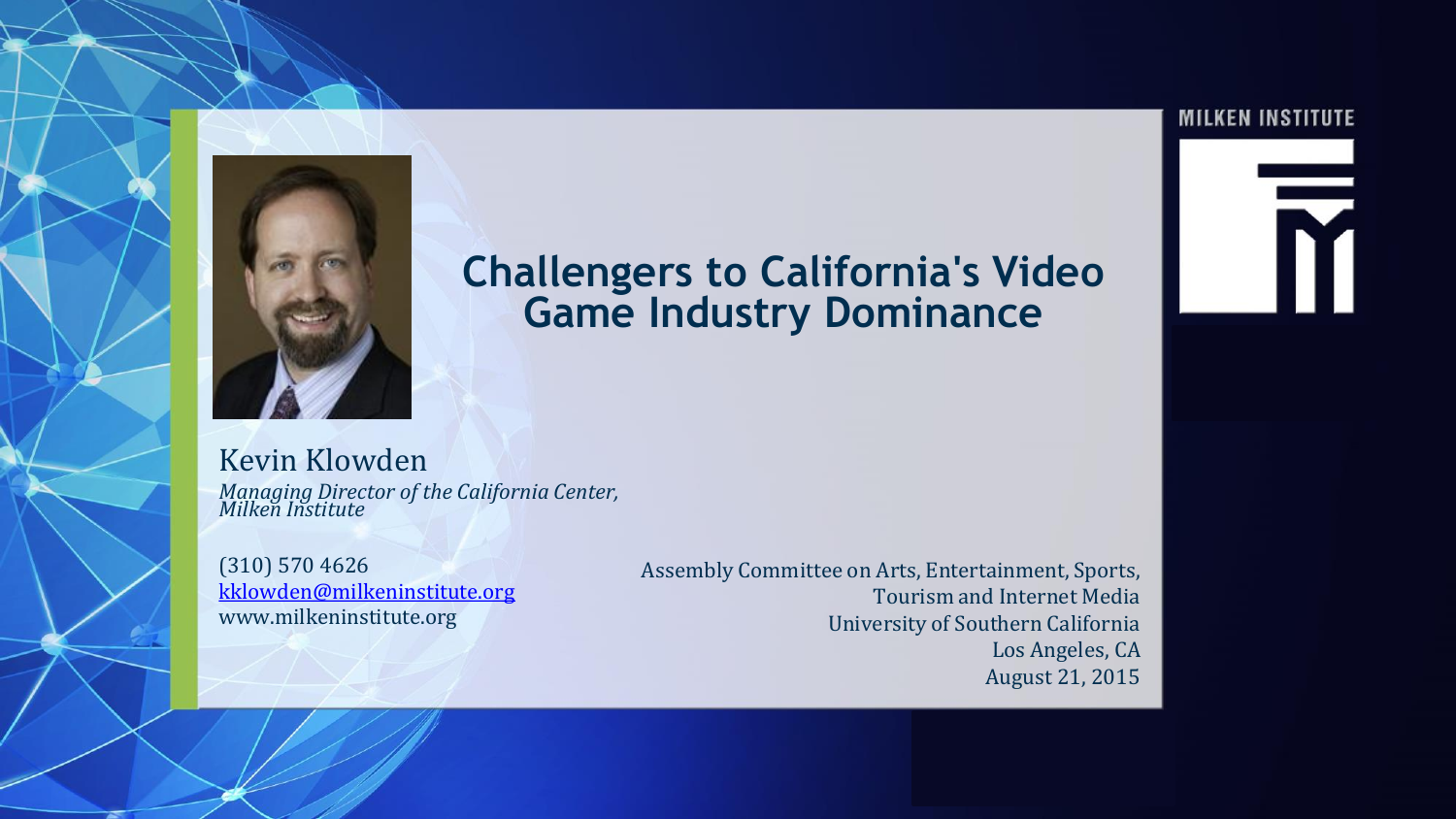## **California leads the nation in the economic impact of the video game industry**



### Top Ten States Economic Impact, 2012

Source: Fortune.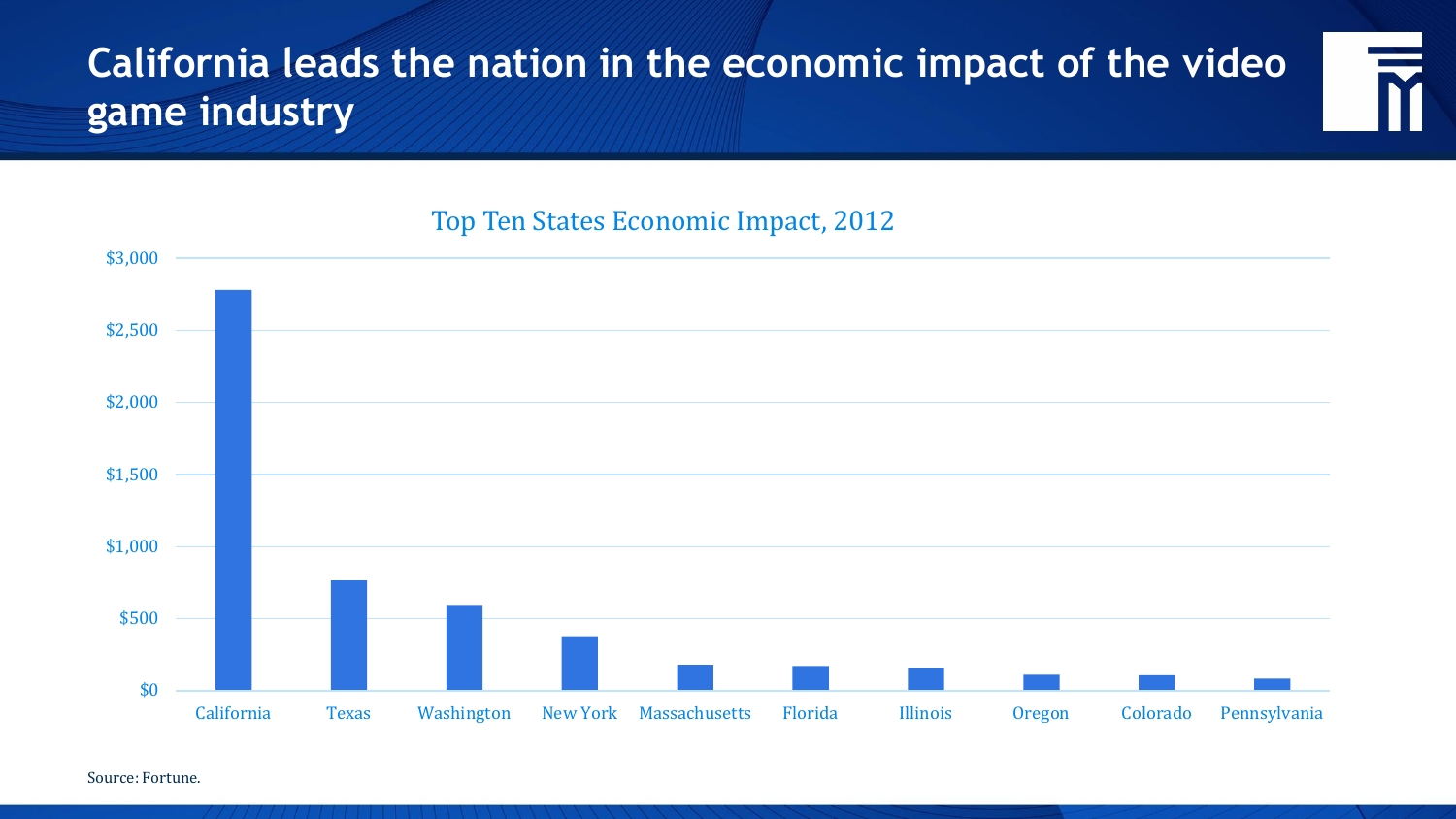# **Several U.S. states offer video game production incentives**



| <b>State</b> | <b>Program</b>                                                                    | <b>Tax credit for</b><br>qualifying costs | <b>State</b>                                                                | Program                                                | <b>Tax credit for</b><br>qualifying costs |
|--------------|-----------------------------------------------------------------------------------|-------------------------------------------|-----------------------------------------------------------------------------|--------------------------------------------------------|-------------------------------------------|
| Alabama      | Entertainment Industry Incentive Act                                              | Up to $25%$                               | Mississippi                                                                 | Mississippi Motion Picture Production                  | Wages: Up to 30%                          |
| Arkansas     | Digital Product and Motion Picture<br><b>Industry Development Act</b>             | Up to $20\%$                              | Nevada                                                                      | <b>Incentive Program</b><br>Nevada Tax Credit          | Wages: Up to 12%<br>Production: Up to 15% |
| Colorado     | Colorado Film Incentives                                                          | Up to $20\%$                              |                                                                             |                                                        |                                           |
| Connecticut  | Connecticut Digital Media and Motion                                              | Up to $20\%$                              | New Jersey                                                                  | Digital Media Tax Credit                               | Up to $20\%$                              |
|              | Picture Tax Credit                                                                |                                           | <b>New Mexico</b>                                                           | Refundable Film Production Tax Credit                  | Up to $25%$                               |
| Florida      | Earmarks, amount varies annually                                                  | Up to $20\%$                              | Ohio                                                                        | Motion Picture Tax Incentive                           | Wages: Up to 35%<br>Production: Up to 25% |
| Georgia      | Entertainment Industry Investment Act                                             | Up to $30\%$                              |                                                                             |                                                        |                                           |
| Hawaii       | Motion Picture, Digital Media, and Film<br><b>Production Income Tax Credit</b>    | Up to $15%$                               | Oregon Production Investment<br>Oregon<br>Fund/Indigenous Oregon Production |                                                        | Wages: Up to 10%<br>Production: Up to 20% |
| Kentucky     | Kentucky Film Office Tax Credit                                                   | Up to $20\%$                              |                                                                             | <b>Investment Fund</b>                                 |                                           |
| Louisiana    | Louisiana Digital Media Act                                                       | Up to $25%$                               | Rhode Island                                                                | Motion Picture Production Company Tax<br>Credit        | Up to $25%$                               |
| Maine        | <b>Certified Media Production</b><br>Credit/Certified Media Wage<br>Reimbursement | Up to $5\%/$<br>Wages: Up to 12%          | <b>Texas</b>                                                                | Moving Image Industry Program/Additional<br>exemptions | Up to $20\%$                              |
| Michigan     | Film and Digital Media Production<br><b>Assistance Program</b>                    | Wages: Up to 32%<br>Production: Up to 27% | Virginia                                                                    | Virginia Motion Picture Tax Credit                     | Wages: Up to 10%<br>Production: Up to 20% |

Source: Frankfurt Kurnit Klein + Selz, PC.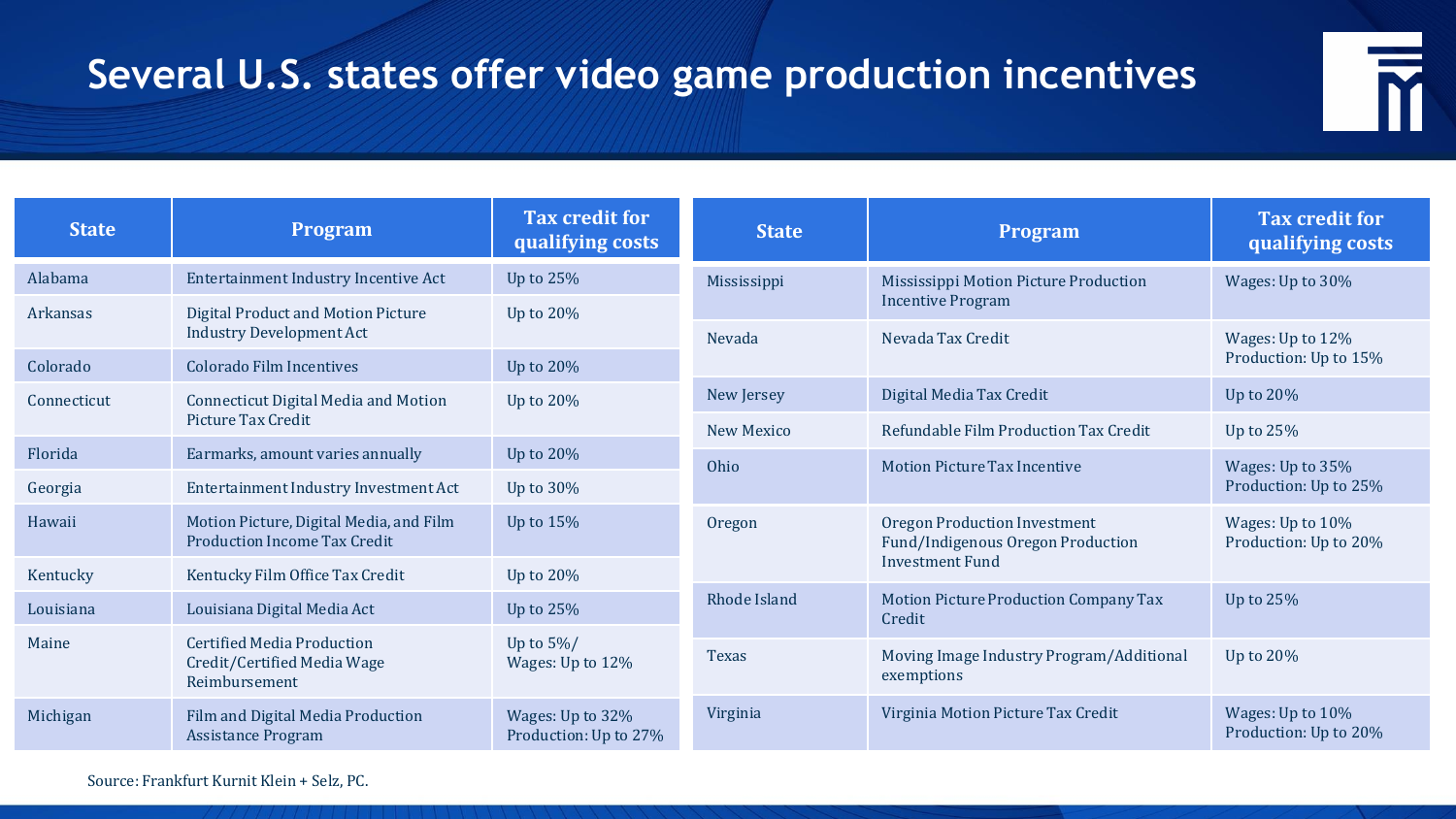## **Canada is also a leader in regional digital media tax incentives**



| <b>Province</b>         | Program                                                   | Tax credit for<br>qualifying costs           |
|-------------------------|-----------------------------------------------------------|----------------------------------------------|
| <b>British Columbia</b> | British Columbia Interactive Digital Media Tax Credit     | Up to 17.5%                                  |
| Manitoba                | Manitoba Interactive Media Tax CreditDigital              | Up to $40\%$                                 |
| New Brunswick           | New Brunswick Digital Media Development Program           | Up to 30%                                    |
| Nova Scotia             | Nova Scotia Digital Media Tax Credit                      | Wages: Up to 50% OR<br>Production: Up to 25% |
| Quebec                  | Quebec Computer Animation and Special Effects Tax Credit  | Wages: Up to 20% OR<br>Production: Up to 20% |
| Ontario                 | Ontario Computer Animation and Special Effects Tax Credit | Up to 20%                                    |